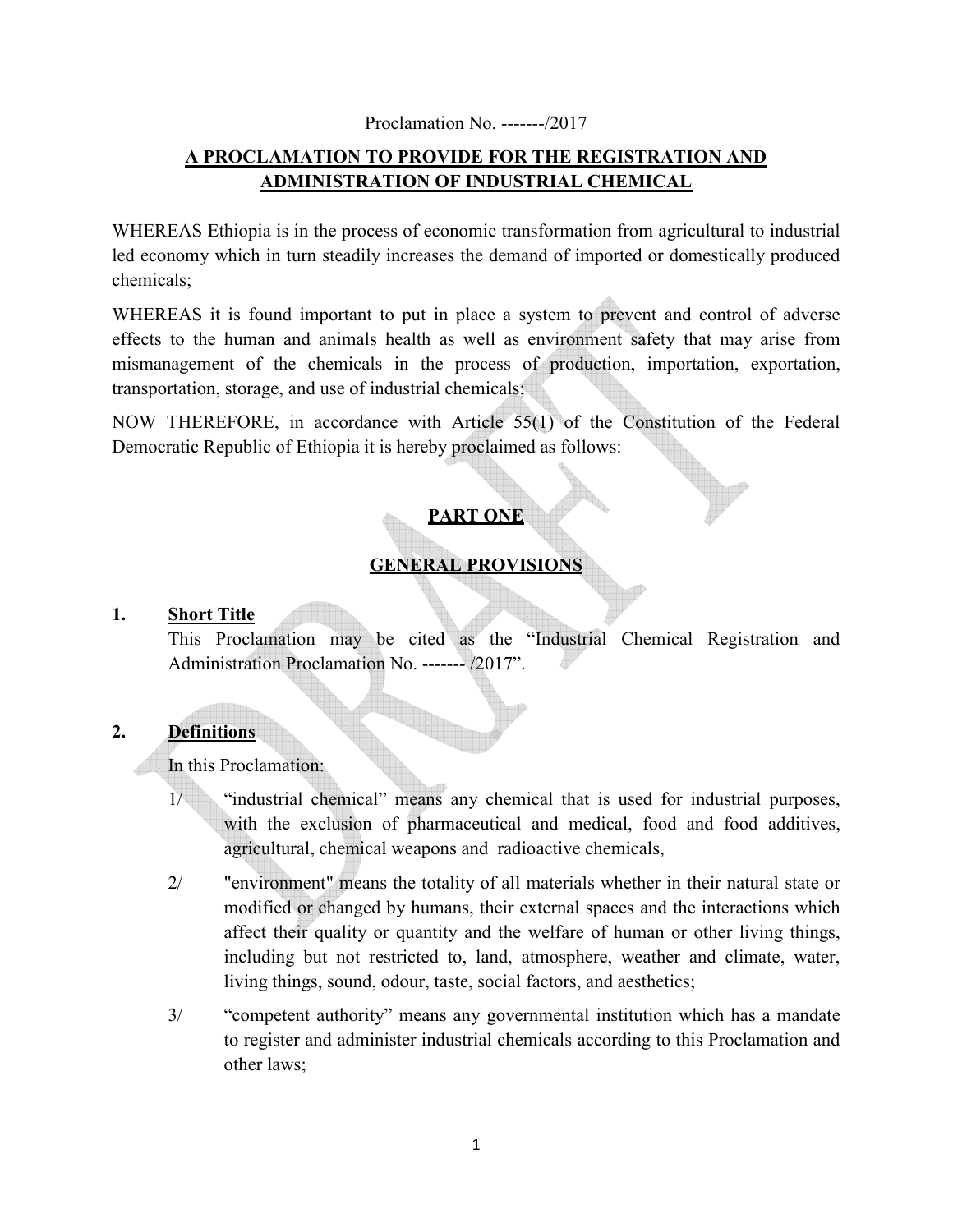- 4/ "registration number" means an identification number used to categorize and utilize industrial chemicals;
- 5/ "repacking" means the transfer and packing of an industrial chemical from any commercial package into any other, usually smaller container for the subsequent ease of sale;
- 6/ "obsolete chemicals" means industrial chemical:
	- a) the use of which has been banned for the environmental or health reasons by applicable provisions of the Stockholm or Rotterdam convention; or
	- b) that has been expired; or
	- c) that has been deteriorated as a result of improper management and cannot used again;
- 7/ "Prior Informed Consent Procedure" means the procedure under the Rotterdam Convention for exchanging and handling information in international trade on banned or severely restricted chemicals and severely hazardous industrial chemicals;
- 8/ "restricted chemicals" means the use of which has been restricted and oblige to prior informed consent for the environmental or health reasons by applicable provisions of the Stockholm or Rotterdam Convention;
- 9/ "Certificate of Competence" means a certificate issued by the Ministry or competent authority demonstrating that a person has fulfill the necessary requirements to produce, import and use of industrial chemicals that has been restricted by Rotterdam Convention and directive issued by the Ministry ;
- 10/ "Rotterdam Convention" means the convention on the prior informed consent procedure for certain hazardous and chemicals and pesticides in international trade ratified on July 2002 pursuant to Proclamation No. 278/2002;
- 11/ "Stockholm Convention" means the convention on persistent organic pollutants ratified on July 2002 pursuant to Proclamation No. 279/2002;
- 12/ "label" means a written printed or graphic matter on, or attached to the immediate container of an industrial chemical and the outside container or wrapper of the immediate containers;
- 13/ "Ministry" or "Minister" means the Ministry or Minister of Environment, Forest and Climate Change respectively;
- 14/ "person" means any natural or juridical person;
- 15/ any expression in the masculine gender includes the feminine.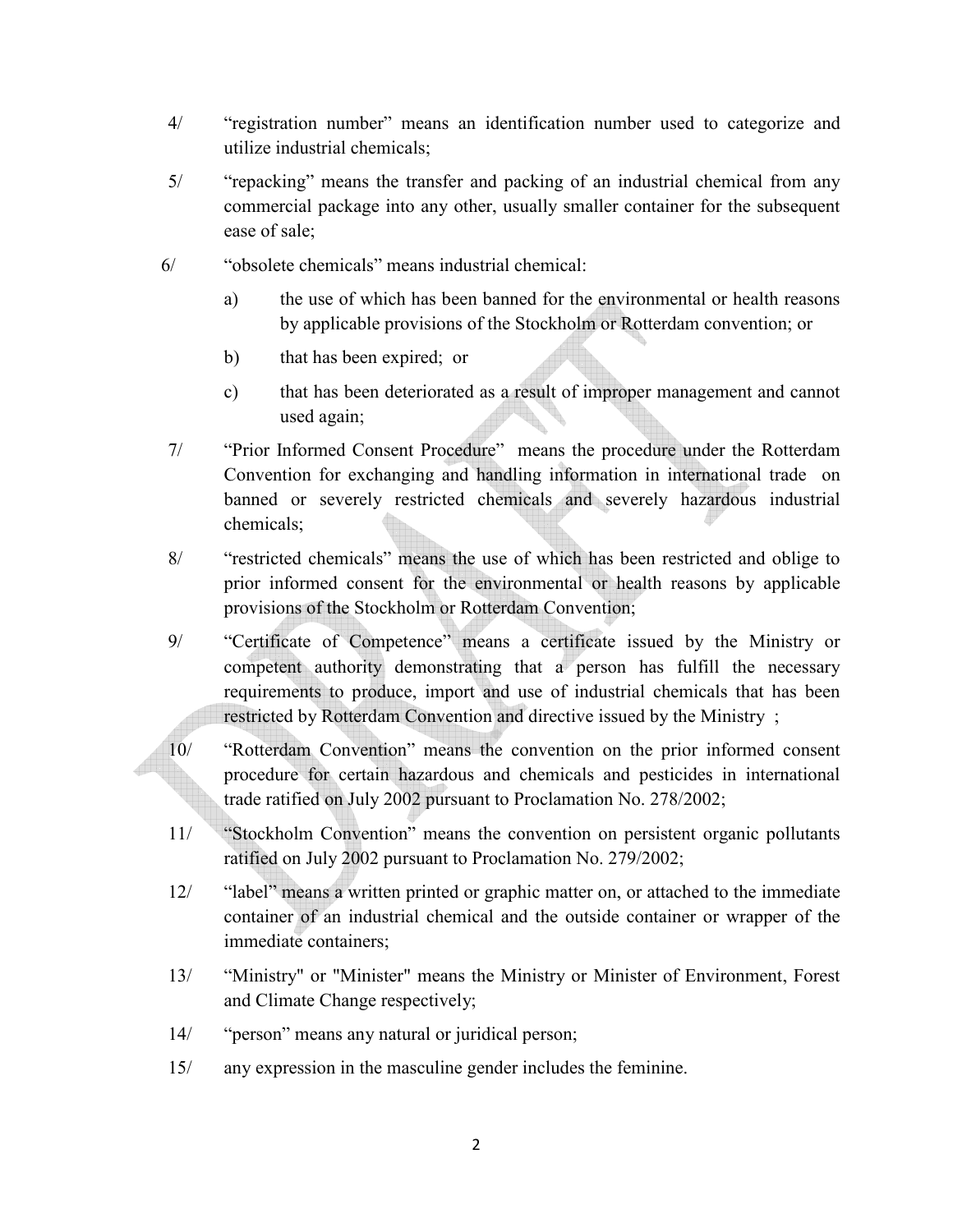## **3. Scope of Application**

This Proclamation shall be applicable to any person who is engaged in production, importation, exportation, transportation, storage, distribution, selling and use of industrial chemicals.

## **2. Objectives**

This Proclamation shall have the following objectives:

- 1/ establishing a national system for registration and administration of industrial chemicals and;
- 2/ preventing and controlling the adverse effects arising from the mismanagement of chemicals to the human and animals health as well as environment safety that may cause in the process of production, importation, transportation, storage, and use of industrial chemicals;

# **PART TWO**

# **CERTIFICATE OF COMPETENCE AND REGISTRATION**

## **5. Certificate of Competence**

Any person who engages in the importation, exportation, transportation and storage of industrial chemicals that has been restricted by Rotterdam Convention and directive issued by the Ministry shall obtain a certificate of competence from Ministry or competent authority.

## **6. Registration of Industrial Chemicals and Establishment Registry**

- 1/ The Ministry or competent authority shall maintain an industrial chemical register which contain a list and information on industrial chemicals domestically produced and imported from abroad.
- 2/ No person shall produce, import, pack, sell, distribute, store or use industrial chemicals unless registered by competent authority.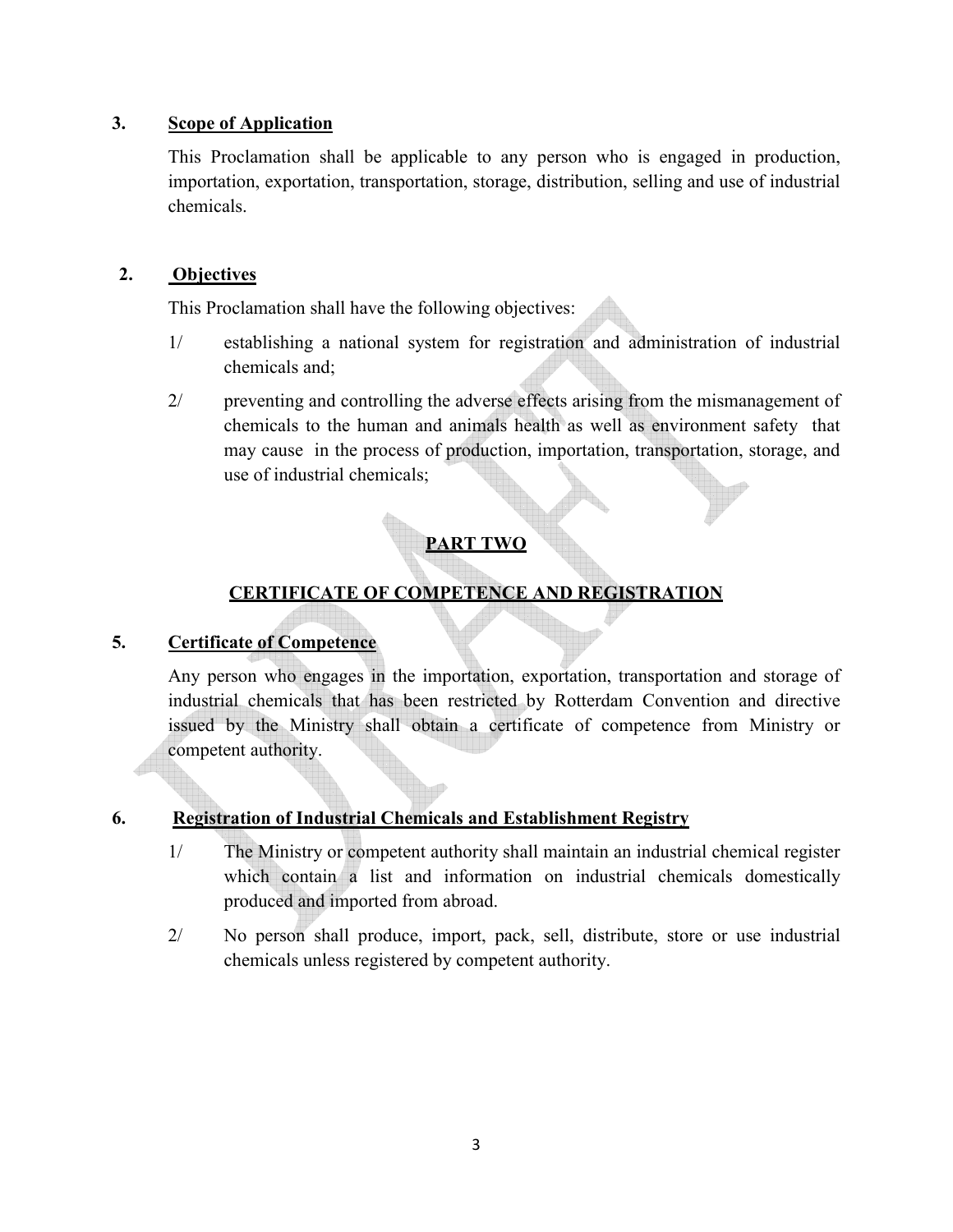## **PART THREE**

## **RECORD KEEPING AND REPORTING**

## **7. Record keeping**

- 1/ Any person who is producing, importing, exporting, or using industrial chemicals shall keep the following information፡
	- a) the type and amount of industrial chemicals produced, imported, exported and used;
	- b) the type and amount of industrial chemicals sold and distributed in the domestic market;
	- c) the type and amount of industrial chemicals that has been deteriorated as a result of improper management or prolonged storage;
	- d) the country, name and address of the industrial chemical producer.
- 2/ The information specified under sub-article (1) of this Article shall be maintained for a minimum of five years.

## **8. Reporting**

- 1/ Any person who is producing, importing, exporting, distributing and using industrial chemicals shall, report annually to the Ministry or competent authority, the type and amount of industrial chemicals that are imported, exported, produced, distributed, used or transferred to third party.
- 2/ No person shall engage in a business of industrial chemicals without reporting to the Ministry or competent authority the type and amount of industrial chemicals produced or imported.
- 3/ Any person who is producing, importing, exporting, distributing and using industrial chemicals shall report to the Ministry or competent authority one year before expiry date of the industrial chemicals.
- 4/ Any industrial chemical producer, importer, exporter, distributer and user dispossessed industrial chemical by a third party without his consent shall inform the Ministry or competent authority within 48 hours of loss of possession.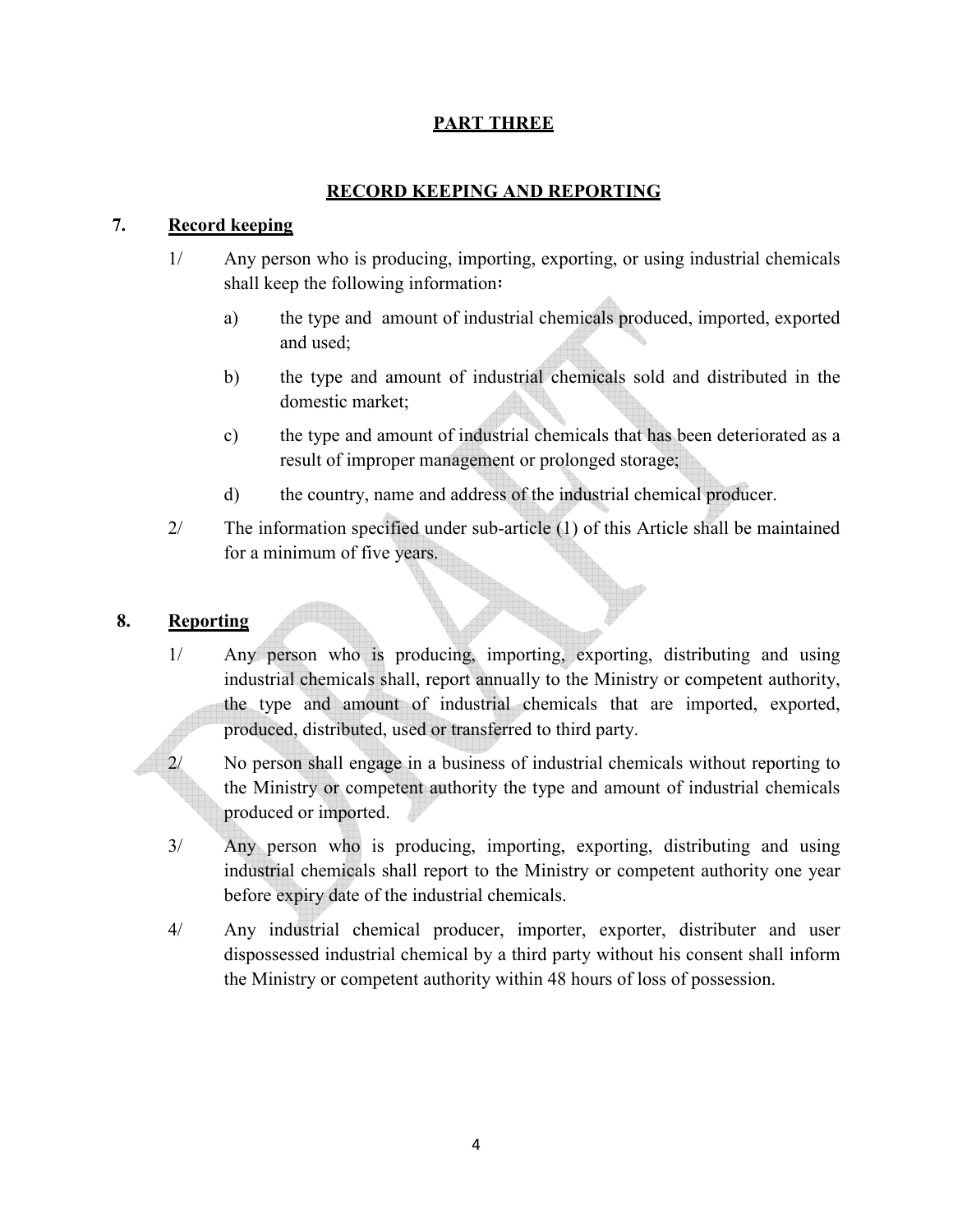## **PART FOUR**

# **IMPORTATION, PACKING, LABELING, TRANSPORTING AND STORING OF INDUSTRIAL CHEMICAL**

#### **9. Importation of Industrial Chemicals**

- 1/ The importation of industrial chemicals the shelf-life of which is below 18 months shall be prohibited.
- 2/ Any person, upon request by the Ministry or competent authority, shall submit characteristics and chemical composition of industrial chemicals to assess the impact of industrial chemicals on environment and human health
- 3/ The Ministry or competent authority may provide special permit for importation of industrial chemicals the shelf-life of which is below the period prescribed under sub-article (1) of this Article.

## **10. Packing and labeling**

- 1/ Any person who produces, imports, stores or transports industrial chemicals shall be responsible to ensure that chemicals are labeled with the following information:
	- a) registration number, name, quantity and the use of industrial chemicals;
	- b) manufactured and expiry date of the industrial chemicals;
	- c) the characteristics and chemical composition of the industrial chemicals.
	- d) the country of production, name and address of the industrial chemical producer.
- 2/ Any person may pack or repack industrial chemicals, only if it is in a container which:
	- a) is safe for storage, handling and use;
	- b) prominently displays a legible label in English or Amharic which and cannot easily be detached.

## **11. Transportation of Industrial Chemicals**

Any person who is engaged in transportation of industrial chemicals shall ensure: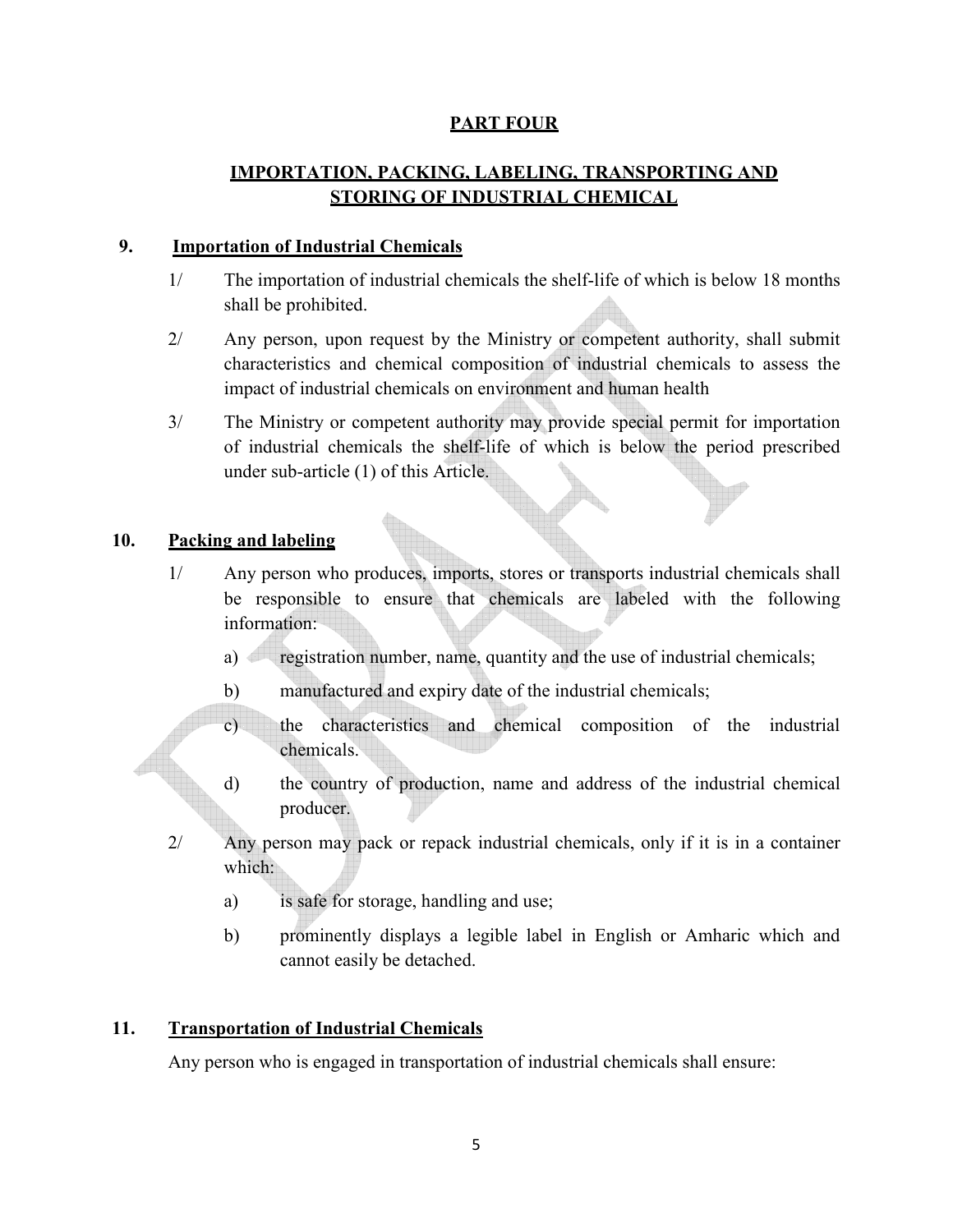- 1/ that the chemicals are labeled in accordance with sub-article (1) of Article 10 of this Proclamation;
- 2/ that the industrial chemicals are not being transported along with passengers, animals, or food and drugs;
- 3/ that any means of transportation of industrial chemical shall be outfitted with the emergency response equipments;
- 4/ that the loading and unloading of industrial chemicals do not cause risks.

## **12. Storage of Industrial Chemicals**

- 1/ Any storage facility of industrial chemicals shall:
	- a) be built in such a way that the design, construction and arrangement of the building do not cause risks to human and environment;
	- b) have a separate compartment for storing of deteriorated and obsolete chemicals separately;
	- c) be accessible to carry out visual inspection of chemicals and its container on regular basis and put in place a procedure for dealing with any issues that may be identified such as damage to containers and illegible labels.
- 2/ Dry ports and airport shall arrange a separate temporary industrial chemical storage compartments.

## **PART FIVE**

## **MISCELLANEOUS PROVISIONS**

## **13. Penalty**

Whosoever:

- 1/ engages in transaction of industrial chemicals in a manner against the provisions of this Proclamation;
- 2/ imports, produce, uses or distributed industrial chemical without having certificate of competence issued from the Ministry or competent authority;
- 3/ produces, imports, uses or distributes industrial chemical which does not meet the standards set by the relevant standard setting body;
- 4/ intentionally provides false information or document for information requested pursuant to this Proclamation; or